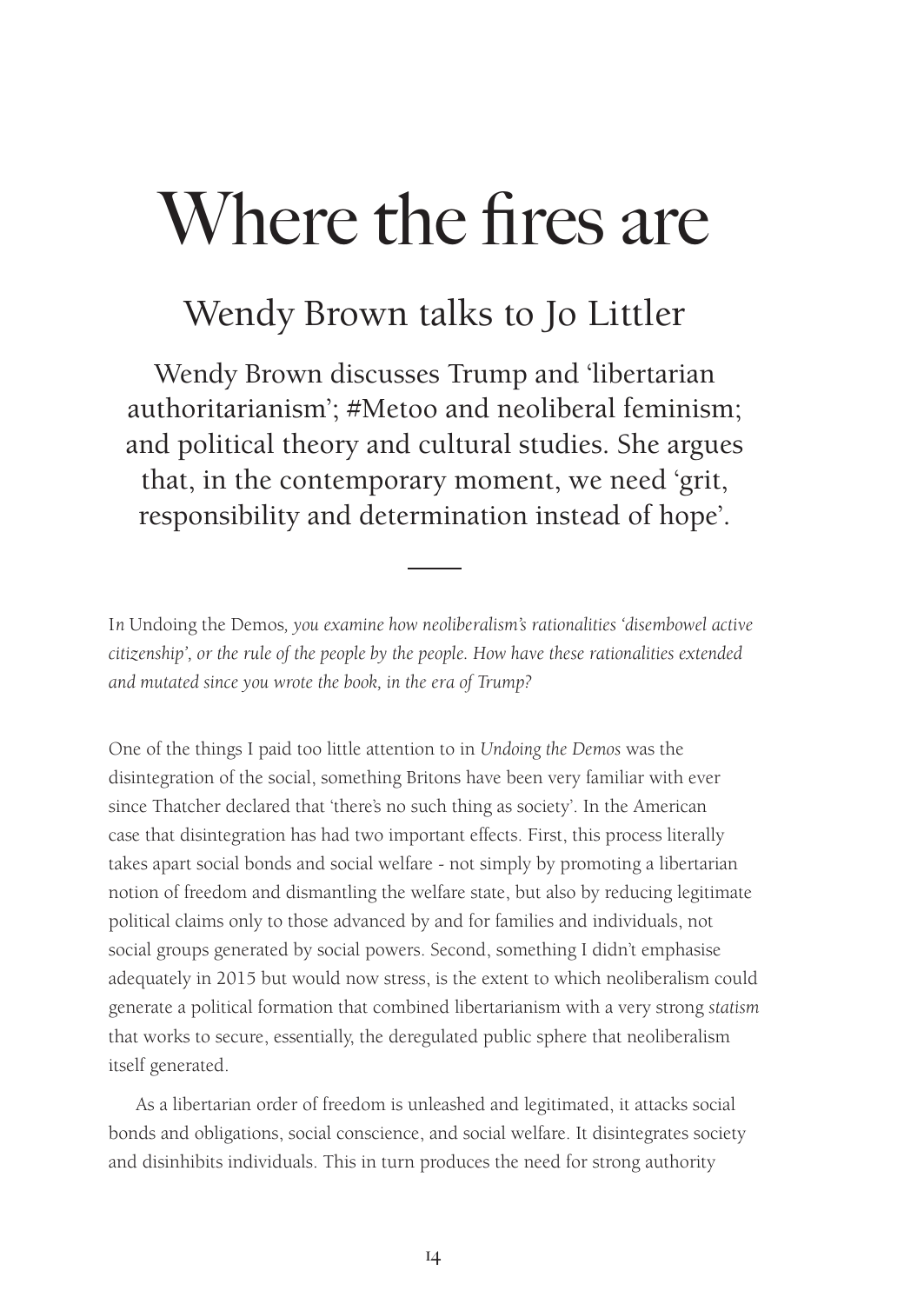to secure order, to secure boundaries, to secure against what a declining middle and working class experiences as ravaged ways of life for which it blames 'others': immigrants, minority races, 'external' predators and attackers ranging from terrorists to refugees.

Despite some resonances with 1930s fascism, this libertarian authoritarianism is a novel political formation, one, as I've suggested, that is an inadvertent effect of neoliberal rationality. It's a formation that I think should not just be reduced to the idea of fascism or populism. Its sensibility is: 'I can say anything, do anything, be anything I want, I can call for a certain restoration of my former entitlements (among whites), insist on my libertarian rights and at the same time demand statist protection of my country, property, and racial and sexual entitlement.' But in addition to what this formation features, it's important to note what it omits. What's missing is any reference to or care for democracy. It's quite striking that you don't get from Le Pen or Farage or Trump any talk of democracy *at all*. You get law and order, you get statism, you get nationalism, you get restoration of white entitlement through nativism from extreme right politicians. But reference to democracy (other than to make it a stand-in for nationalism or patriotism) is very, very rare. What brings someone like Trump to power was the combined emphasis on (non-democratic) liberty and authority; on both statism and the right to say, feel and do whatever one wants. Again, this is a peculiar political formation that we've not had before and that we should not reduce to or equate with older forms of authoritarianism, populism or fascism.

*You've argued recently that 'Trump's rise is nothing but neoliberalism's effects'. Can we also understand Trump as a kind of neoliberal nationalism?* 

Yes. Many people think: well, how can this be neoliberalism if it involves calling for markets that are regulated or protected by nation states? How can the renegotiation of trade and tariff agreements like NAFTA, Brexit and other forms of economic protectionism be neoliberalism? Here we need to recognise that neoliberalism has never been one cogent, coherent doctrine. It's had many iterations, including the difference between its theoretical founding formulations in Hayek and Friedman and the Ordoliberals, and the way it was actually rolled out in practice by Reagan and Thatcher in the Global North, and Pinochet and others in the Global South.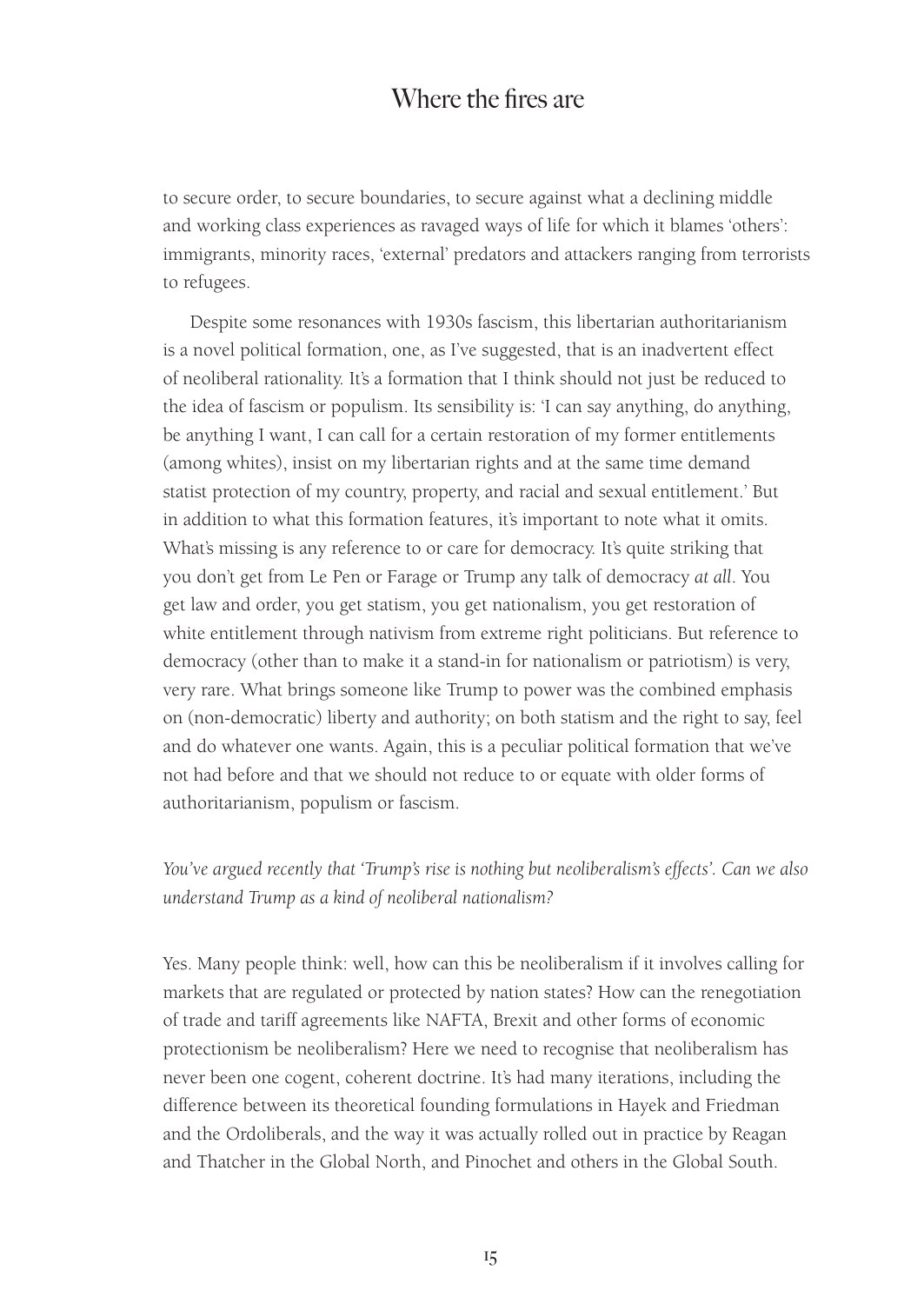There's also a difference between the iteration of neoliberalism in the 1980s and its quite dramatic shifts through financialisation when it gains financial semiotics, coordinates, imperatives and vicissitudes. It's perfectly possible to continue the basic planks of neoliberalism - privatisation, dismantling whatever is left of the welfare state, slashing away at taxes for the rich and for corporations, keeping capital the centre of state concerns - while, at the same time, producing new regional domains of protectionism or rebellions against the EU or NAFTA. We are not '*over'* neoliberalism just because we are 'over' a certain kind of right-wing alliance with globally de-regulated trade. There's a reconfiguration going on and it's important to see the extent to which the right has not rebelled against neoliberal reason or doctrine but only certain effects. Neoliberalism is being reiterated … again.

*When Trump was elected, Cornel West said that 'The neoliberal era in the United States*  [has] ended with a neofascist bang'.<sup>1</sup> But, as you've just argued, neoliberal rationality hasn't *ended. Can you can say more about the parallels, connections and disconnections between neoliberal rationality and twentieth-century fascism?*

First, I appreciate why Cornel is saying what he is saying. He is marking the extent to which rising white nationalism, white supremacism, masculinism - all kinds of values that have been brewing and boiling for decades but got put on steroids during the Obama years - have exploded onto the mainstream political stage. Not only in the form of Trump and a plethora of European white nationalist leaders, but also in the form of emboldened and empowered social movements.

The reason I am arguing that this is a development of neoliberalism is: the *legitimation* of those white supremacist energies itself comes from the neoliberal attack on the social, which includes an attack on equality, social belonging and mutual social obligation, and also an attack on the replacement of traditional morality and traditional hierarchies (including racial hierarchies) by social justice and social reform. This strand of neoliberalism, this attack on equality and social justice, shapes and enables a white supremacist reaction to the 'dethroning' of whites that itself is a neoliberal economic effect (the result of globally unleashed capital, the outsourcing and de-industrialisation of the north, etc). If that white supremacist reaction is labelled fascism, it's easy to think we're just having a sudden eruption of hatefulness and activation of people with already existing fascist sensibilities. In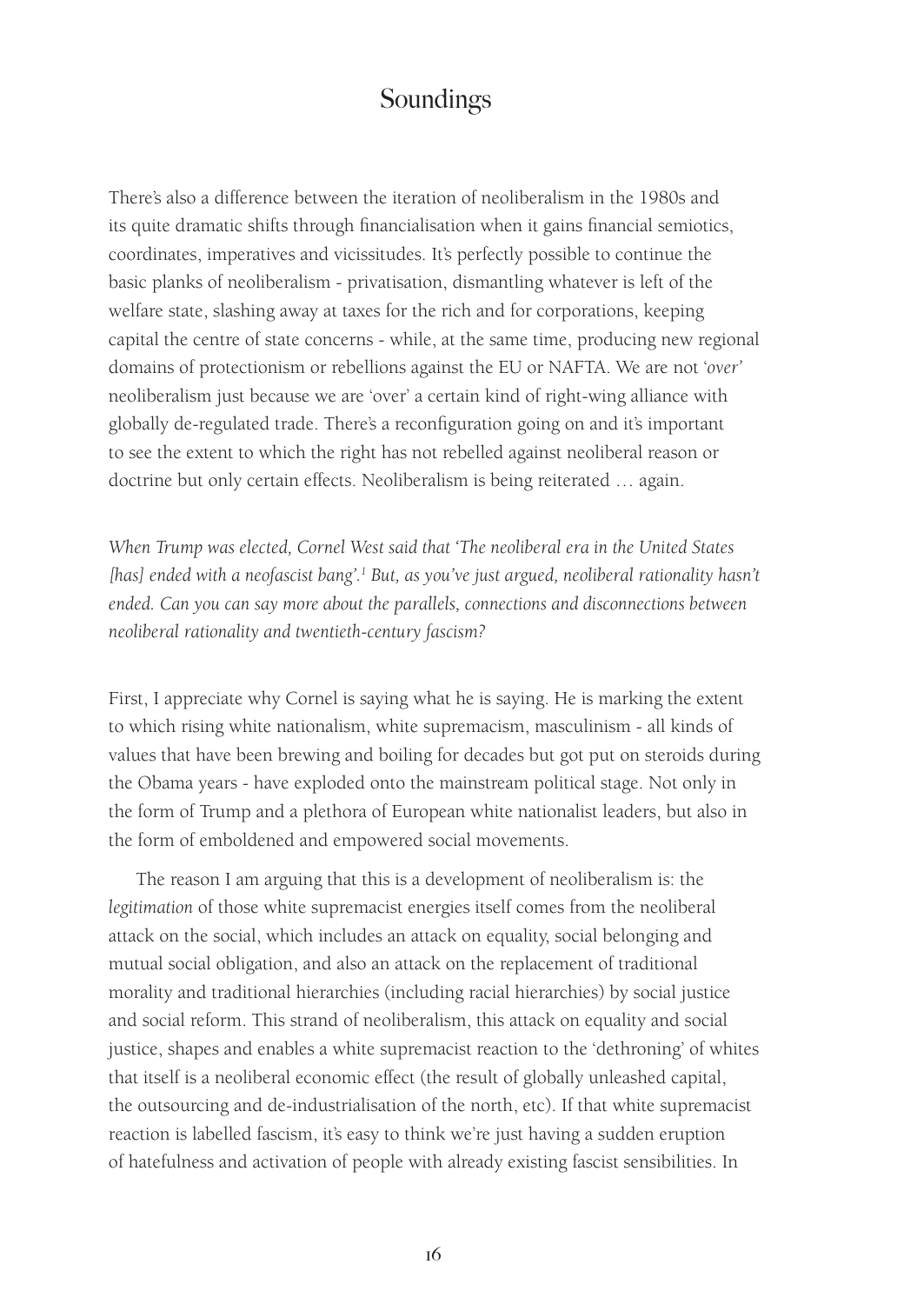fact, most of these people, these white supremacists, are using the word 'freedom' in the beginning, the middle and the end of their sentences. In their mind, a liberal or social-democratic agenda that promotes equality means promoting the interests of refugees, of blacks, of women, of others, *above* them, because equality and, worse, affirmative action, have replaced individual freedom.

'Fascism' is a shorthand that's perhaps not quite in our service - as liberal and left intellectuals trying to understand where we are and what to do next. I think it makes more sense to understand the energies that have been unleashed as, in part, products of neoliberal deracination, displacement and disintegration. So too is white male rage an energy intensified by neoliberal reason, and the ways it has been disseminated in law and culture, not only the economy. This rage takes shape as 'freedom' to be a racist, a sexist, a homophobe or Muslim hater, and to push back against the 'tyranny' of the left that tries to outlaw this. I'm not saying that neoliberal governmentality or rationality created the rage, though neoliberal economic policy certainly orchestrates a lot of the economic suffering and cauterised futures, experienced as social castration by whites, that is fuelling it. Rather, I'm saying that this rage erupts in the form of libertarian freedom to speak and enact the power of white male supremacy against principles of equality and policies of social justice that neoliberalism itself cast as illegitimate and, worse, totalitarian.

#### *Let's talk about gender. How is this conjuncture gendered?*

I think that many people were shocked not just by the election of Trump, but by the surprising number of white women who voted for him. Just over half of white female voters supported Trump. That's a lot of women voting for an openly sexist, misogynist man in 2017. And not only sexist and misogynist but noxious, narcissist, infantile and boorish - really the kind of dude that hardly any woman likes. So we do not just have a problem with misogynist, masculinist, angry, socially castrated male voters; we have a problem with all kinds of white men *and* women bringing someone to power who speaks and conducts himself in a way that no other configuration of human could. If any black person, if any Muslim, if any queer person, if any woman, spoke just one or two of the utterances that Trump has spoken by the hundreds of thousands, that person's political career would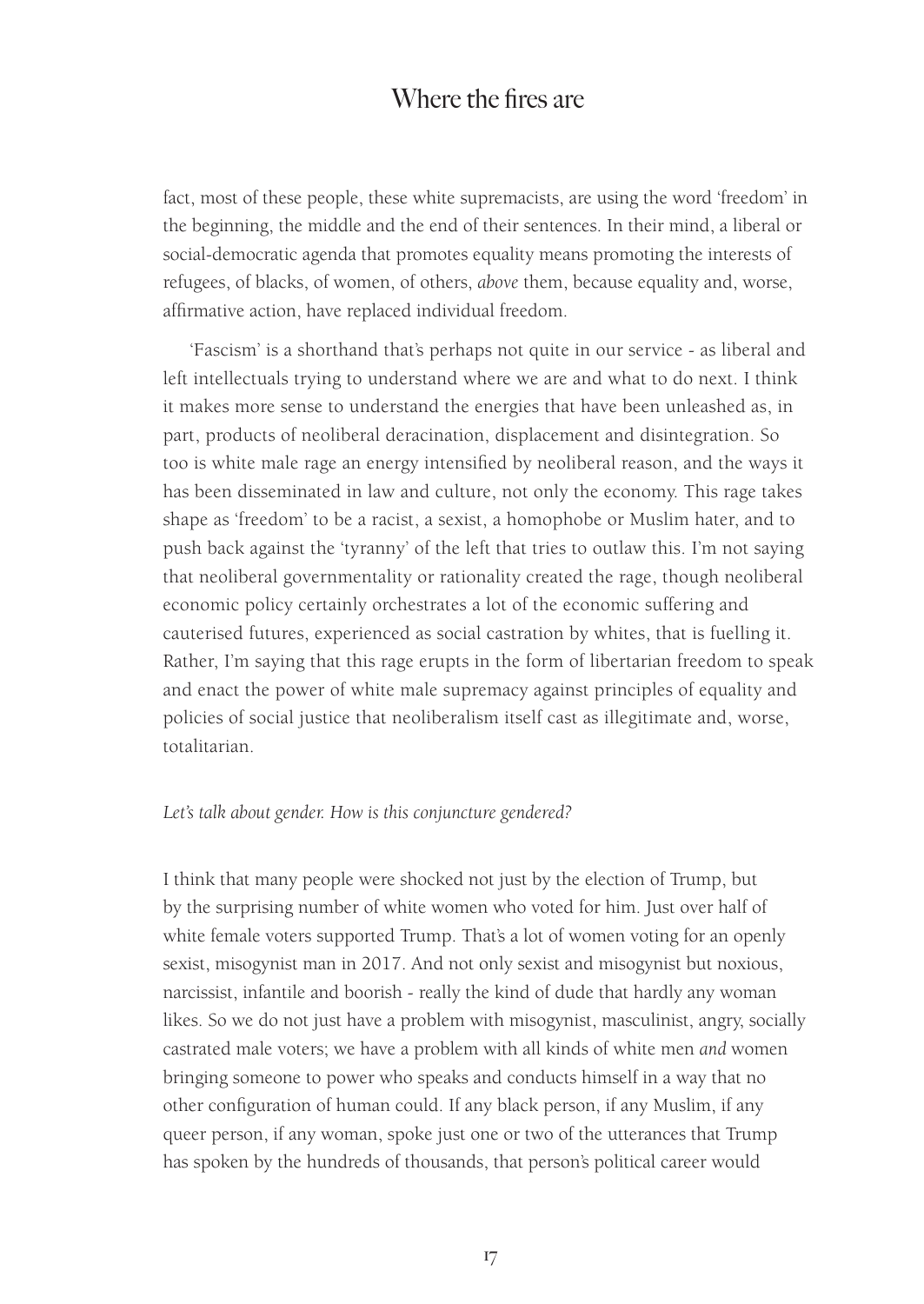be *over*. We know that. So the boorishness, the misogyny, masculinism, and old fashioned chauvinism that Trump represents is not just 'his': it's also something that is obviously still *ours*, that of white people. It is on white people as a whole because he survives in politics as an unrestrained figure of white male entitlement to do and say whatever it wants when no one else can. And that white male supremacy was underwritten by white women, not just white men.

So we have two problems. We have both women and men supporting this, and presumably finding the particulars of his speech and conduct towards women maybe not desirable, yet recognisable and tolerable. It's what they live with, what they know, how boys are. And then we have the problem of a national political culture, in our case, that also tolerates this, but only in this one kind of being - only in white men.

How do we find our way out of this? I disagree with those who feel that the problem with Clinton was that she was too ardent a feminist and too affirmative of identity politics. What we've learnt over the last year and a half, from the Trump campaign and the presidency, is that we have both a *white* identity politics that's quite fierce, and a *male* identity politics that's quite fierce. It's quite silly to say that Clinton was boosting the wrong things because that rage built on white male identity was already there, ready to destroy her. Of course there were many things wrong with the Clinton candidacy - she was a terrible candidate for the times. Not because of her identity politics, but because of her Washingtonian and Davos politics, her establishment credentials at an anti-establishment political moment.

#### *How can we shift out of these regressive gendered dynamics?*

I think the extent to which women in positions of power - positions of political, economic, and social power - have in the past year been speaking out about what it is like to *be* women is really important. It's probably just as important as what we have all been doing for ages, which is teaching gender studies in schools and building social movements from the bottom. It's also of course very different from the 'go along to get along' approach of many women aspiring to positions of power, and the suggestion that the only ones that complain are the radicals. What has happened in the Silicon Valley and Hollywood exposés of rampant sexual harassment and assault, and rampant second-class treatment, promotion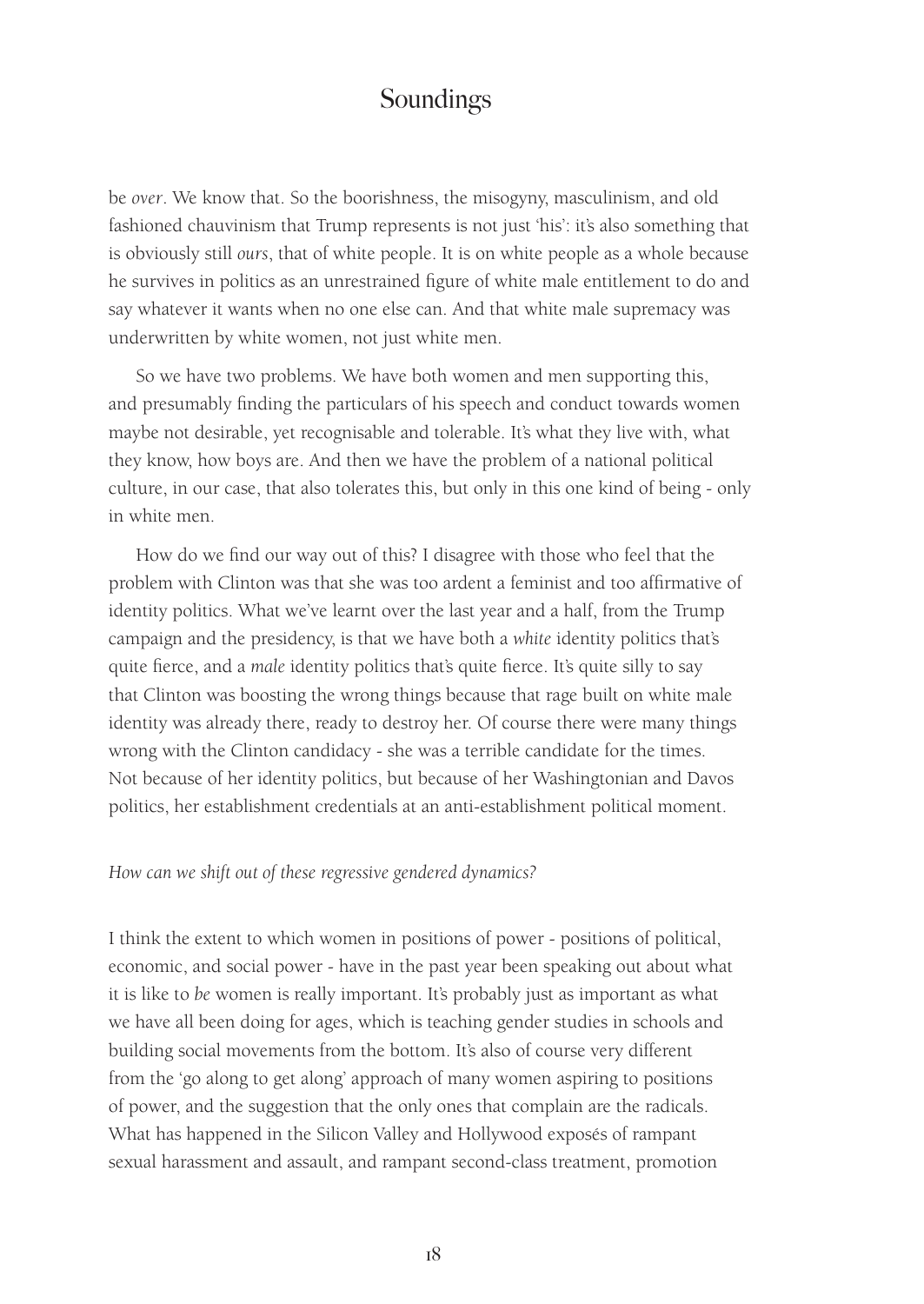and remuneration, and in the exposés of political life and even sports - all this is important because it develops consciousness of gender power in places and in ways that people weren't looking at, or looking for.

On the other hand, I think we have to recognise once again that it's not simply a matter of social progress. This is a battle. This is a war. 'Time's Up!' (coming out of the #MeToo movement) is a great political slogan but isn't true unless the fighters are out every day and everywhere to make it become true. People don't give up powerful and privileged positions with ease or grace. We're learning that about whiteness, and we're learning that about maleness, anew. I mean, yes, there are some men in Hollywood and Washington who have hung their heads in public shame about what they've done or what they failed to do in stopping harassment or assault. But they were basically cornered into this by their milieu. And how many white cops have been publicly brought to heel by Black Lives Matter? How many men has #MeToo suddenly transformed from gropers and harassers into feminist freedom fighters? Count them on your fingers. And how many more has it sent into rage at the wrong and unfairness of it all?

We also face the problem of an increasingly sectoralised media, and an increasingly sectoralised population attached to different medias. I don't know how we are going to get across these divides. I really don't. I mean if you watch Fox News, or read Breitbart, let alone the Daily Stormer, or go back to Gamergate, or go into the blogs and the twitter feeds of the right, where misogyny, racism, homophobia, anti-Semitism and hatred of Muslims are regular fare, you're left with this question: How can we affect social, cultural, political change in relationship to gender, among other things, when we are not reaching those places and when those places are reaching so many? I do think that remains a very open question.

*That leads us to hope and despair, and how we navigate them. You've talked about how, within neoliberalism, nihilism is made into a commodity; and you've emphasised that we shouldn't abandon democratic projects and actions just because they're not yet realised. You've also talked about how you think there's a distinction between hope and the construction of progressive alternatives. This is really interesting, given how important and fragile hope often is to the left, and how we talk so much about it (e.g. Raymond Williams,*  Resources of Hope*, David Harvey,* Spaces of Hope*). Can you say something about these entanglements between hope and despair?*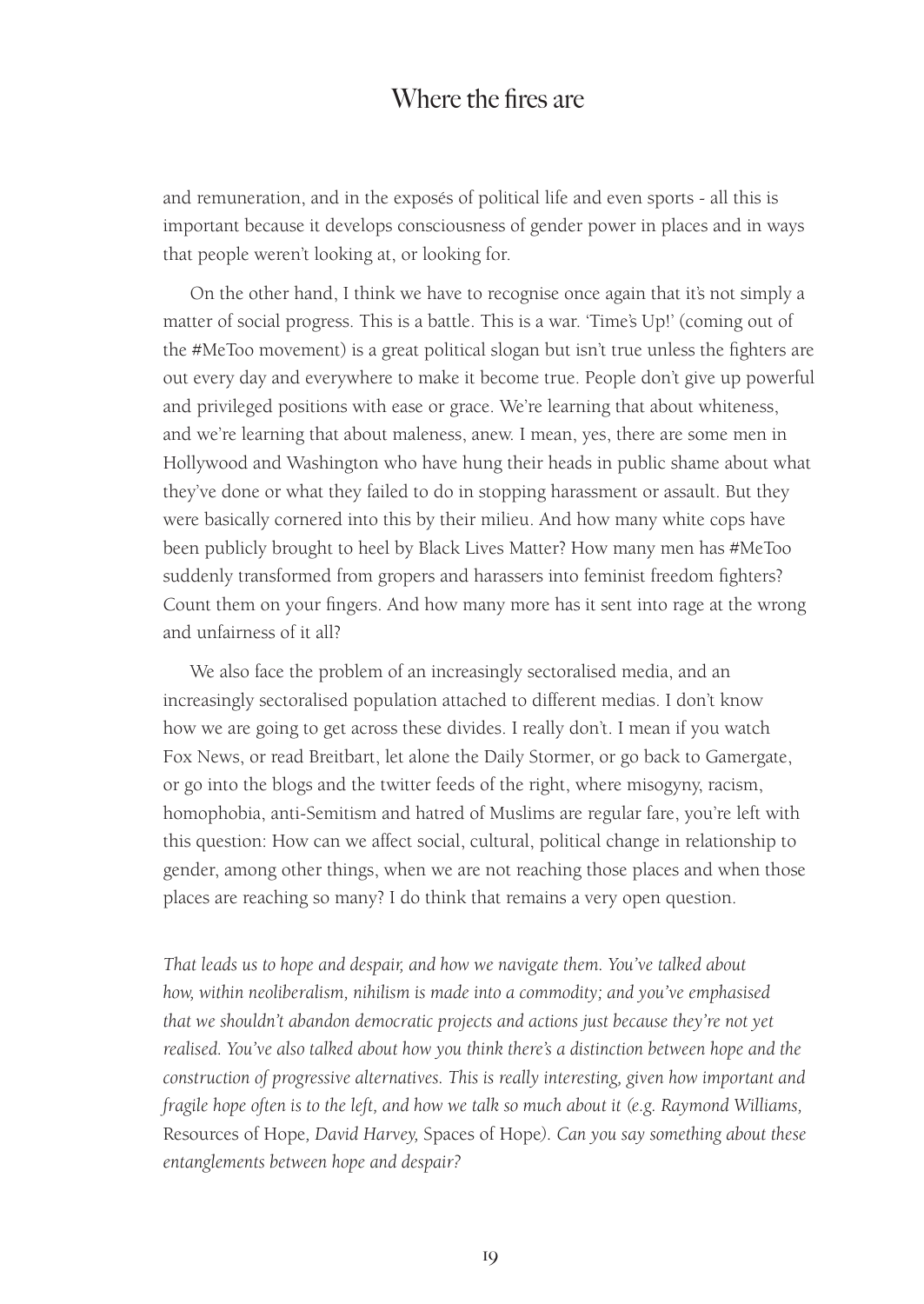We live in such nihilistic times. By which I mean, drawing from Nietzsche, not that there are no values circulating: but that our values are commercialised, trivialised, fungible; they're traded, trafficked in, used for branding and profit. How, in this context, can we mobilise for a different world? How little do right and left stand for more than hating each other at this point? I think that's one reason you get so much bellicosity these days from the right, as opposed to old-fashioned conservatism, which was rooted in a world-view and a set of foundational justifications. Instead you get bellicosity, aggression, rage … and there's plenty of that coming from the left too. I'm not equating them. But I do think we need to take the measure of what nihilism has done to political worldviews animated by deep conviction and desire for the Good.

Now, hope. Look, I don't have a lot of hope for this world. In the face of the climate change emergency, the kinds of people that are in the major power positions in our universe - Putin, Trump, and so forth - the rise of right-wing forces, the miserable corruption and deprivation that neoliberalism has contributed to much of the postcolonial world, the massive pile up of humanity in global slums, and the seeming endurance of capitalism beyond, beyond, so far beyond when it should have given way to something else, it's hard to have hope. I think we need grit, responsibility and determination instead of hope. We need to clean up the messes humans have made - socially, ecologically, politically. We have no choice but to try to redeem our species and make a better world than we have to date. It's not about hope but something more like responsibility and maybe even curiosity: with our extraordinary brains and imaginations, our technologies and spirits, can't we do better?

I think efforts at alternatives feel most possible and promising when they are very local, even small. When we work at the level of co-operatives, local ordinances, developments within our towns, or neighbourhoods, or schools. When we are able to produce differences at this level - producing renewable energy for a whole town, or converting a region from toxic to organic farming, or solving a housing crisis - we feel our capacity to live differently through collaborative efforts. I think it is most difficult to feel hopeful when one is trying to enact global transformations, for all the obvious reasons. So probably ideas and practices for transforming an order that is not sustainable for humans, the planet or all the species on it will come from local levels. I don't think there's some great giant, global revolution to be had. I think it's a question of transformations that connect to one another at local levels.

One more thing on this topic: it is important to ask ourselves what we can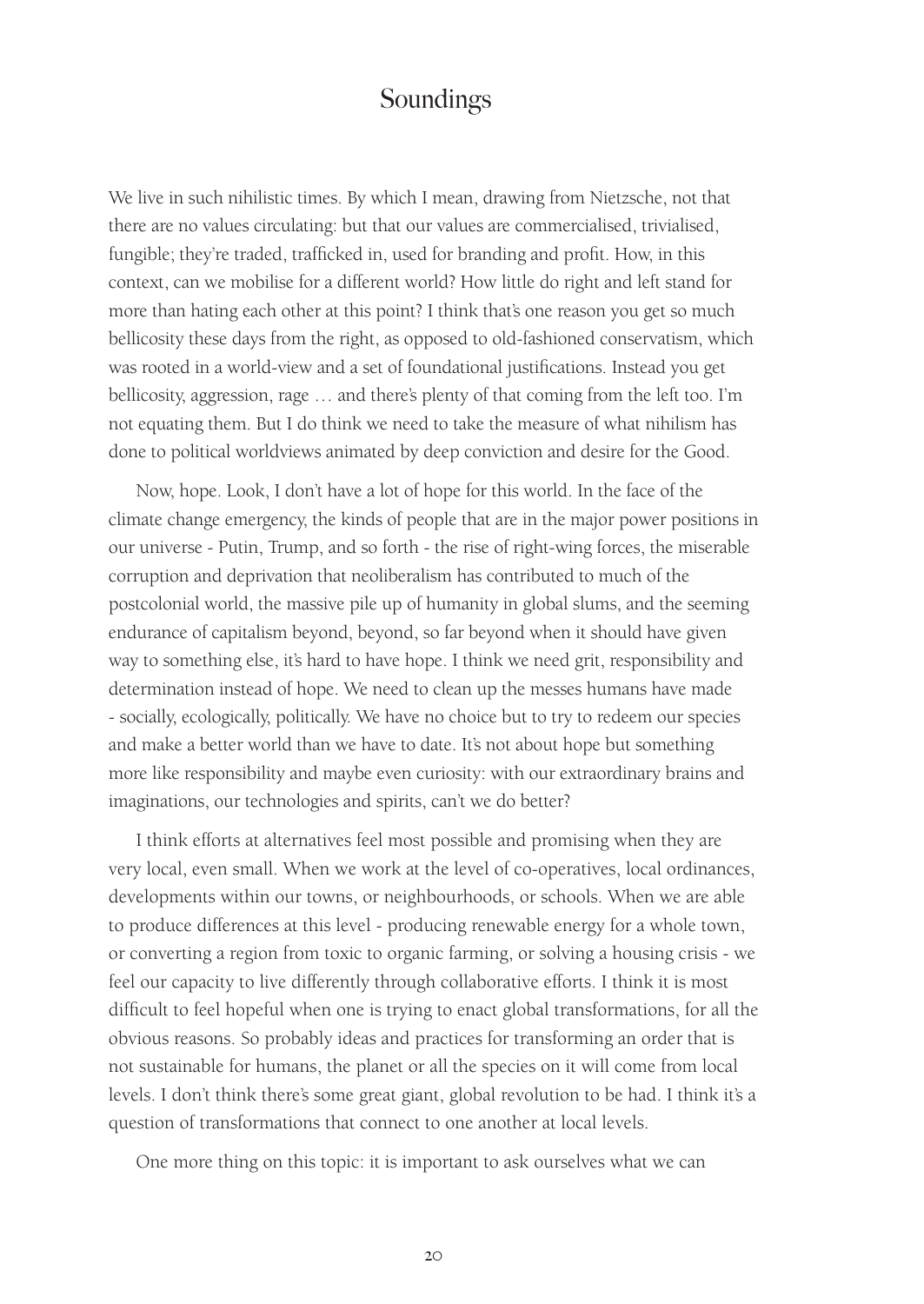do to *produce* more prospects for hope, rather than trying to *find* hope in order to act. I think sometimes that means, for example, transforming the lives of two or three teenagers; cleaning up a strip of coastline and gazing on its beauty; scouring the racism from a police department; working to alter ordinances that are highly punitive or cruel; or stopping (in the case of the US) the deportation of undocumented people. Those kinds of activities I think are often called 'resistance', which they are; but they also help generate a sense of collective human power against our routine feelings of powerlessness and isolation. These kinds of things re-enfranchise us politically and socially in a time when most people feel quite disenfranchised in both ways. So that experience of acting together in order to produce a difference in a certain political or economic setting is itself generative of hope. We can't go looking for hope in the sky. We have to make it on earth. That's the difference between a religious and a political attitude.

*Could you describe or sketch your own intellectual formation? You produce political theory with a very pronounced cultural and psycho-social dimension; how did it emerge that way, and why?*

As an undergraduate I was an economics major before I turned to political theory. I thought economics held the truth! I had the fortune of studying with a number of Marxist economists, and through Marx went to Hegel, and through Hegel to Plato, and - whoops! - fell in love with political theory. Really, it was a love affair, and that part of intellectual life is not to be under-estimated. However, by the time I started this love affair, I had already been steeped in the importance of capitalism, including capitalism's capacity to produce *ways of life* - what we call culture, society, social forms. So, as I took up with political theory, I wasn't drawn to it as a conceptual or analytic practice. I was drawn to its enormous power in illuminating the elements and predicaments of collective human existence. I was drawn to its promise to see the world differently from how the world saw itself without ever leaving the world.

At the same time, I was also becoming a fierce feminist and antiracist activist. Those two dimensions of my young intellectual-political formation also meant that political theory for me was never simply going to be about generic 'man'. And my first book was an attempt to take apart the idea that Man in the history of Western political theory really did refer to all of us - a radical claim at the time, now stupidly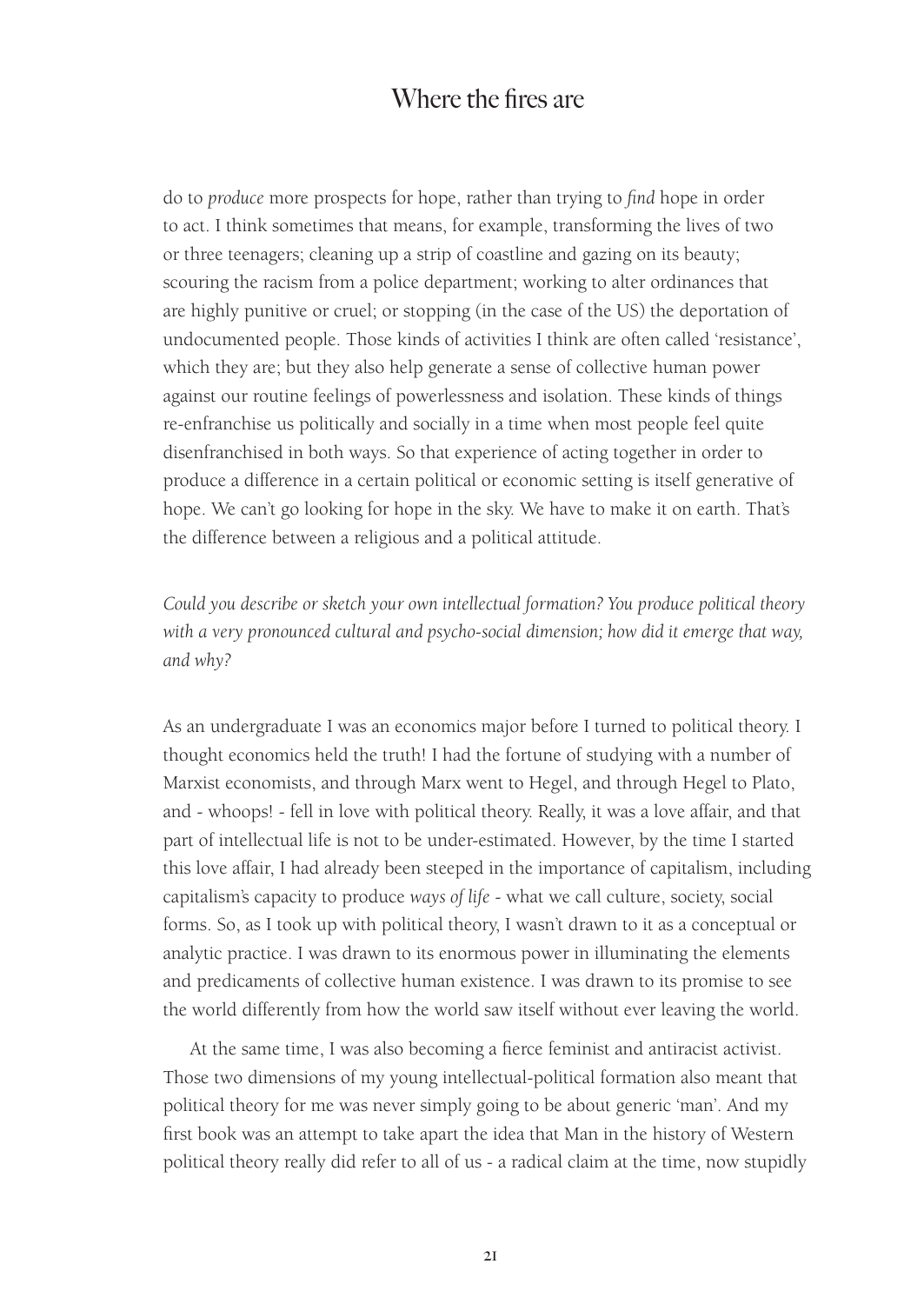obvious. The book was concerned with the co-constitutive nature of Western political theoretical notions of manhood and of politics.

In the 1980s, I read Foucault and Stuart Hall and a number of other poststructuralists, but also continued reading in Marxist and feminist and cultural theory more broadly. And I read a fair amount of Freud and also turned back to political economy. This mix meant that I was beginning to take myself out of the proper world of political theory - I was supplementing it more and more with things outside of its usual boundaries. So I suppose what I am saying in response to your question is that by virtue of having studied economics first, and political theory second, and at the same time always being interested in gender and race and psychoanalysis, I never went down the narrow tunnel of political theory. Still, I have never ceased to love teaching courses in the history of political thought, and it remains a distinctive genre for capturing human existence, writ large, in the form of associations, collectivities, powers, identities, citizenship, and institutions.

*What's the relationship between theory and praxis in your work, and your connection to activisms in the wider world?*

Most recently my main 'activist' focus has been on the problem of privatising public universities and the tremendous chain of effects that privatisation has had, not just on higher education, but on what we teach, how we research, how we relate to one another, what gets valued and who gets access. It's also been focused on the broader effects of privatising higher education on citizenship: on what it means to convert education into job training as opposed to education for democracy. A lot of my work as an activist has been both to speak about the privatisation process and also to try to contain it. I would say that's largely been a losing battle. But many of my activist endeavours have been losing battles, and that's not a reason to stop.

My activism as a feminist has often been rather issue-specific. Since I was very young I've been engaged with reproductive rights. We're still struggling to keep abortion legal in the US, but also to make it broadly available, and accessible, to those who can't travel long distances or pay a lot of money for it. Other kinds of feminism that have called my name for activism have been everything from questions of status and equal pay and work, to concerns with sexual harassment and sexual assault. Affordable housing has also been an issue I've cared about forever - I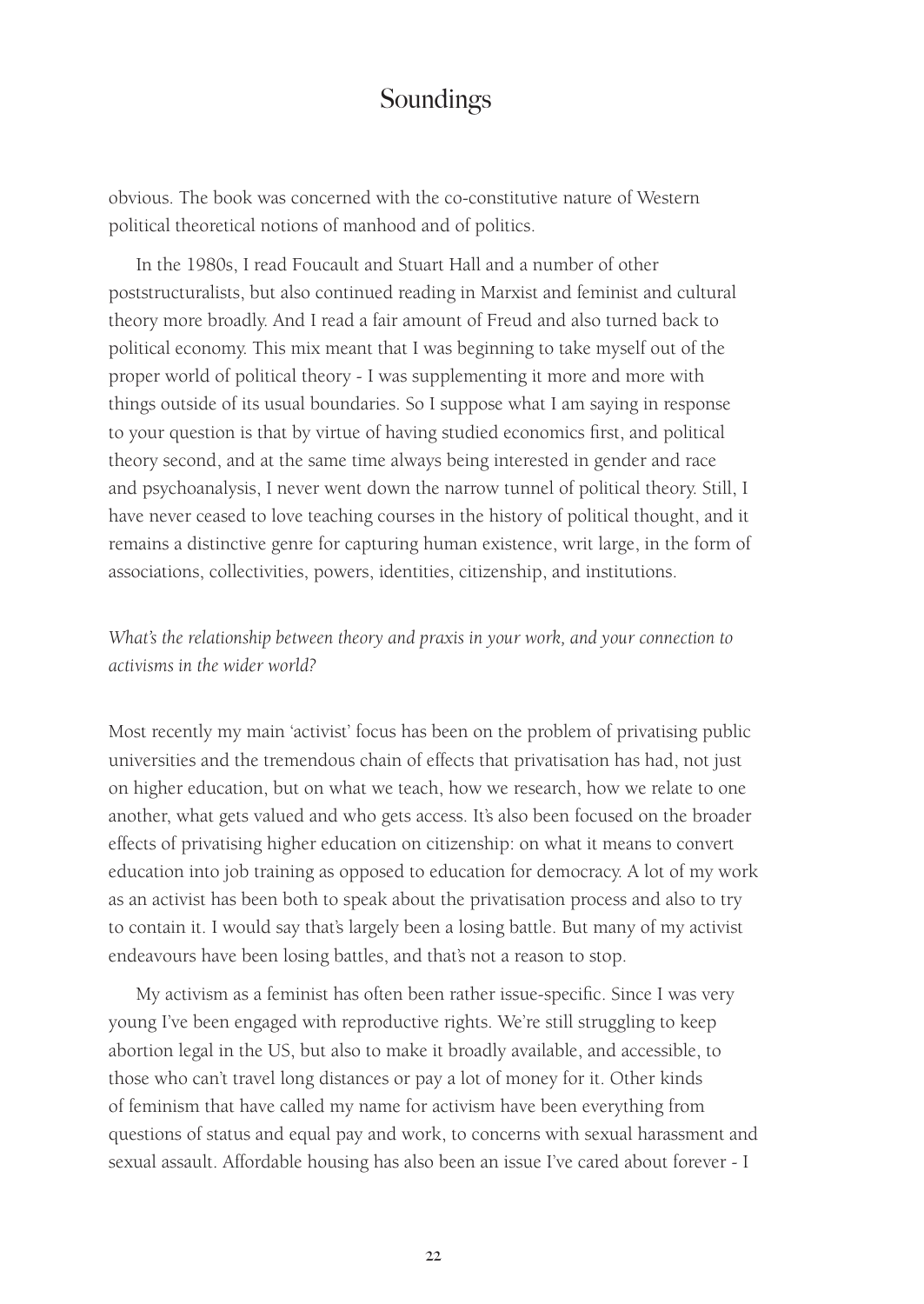worked as a young person in campaigns for rent control and affordable housing and I am currently trying to figure out how to be useful to addressing the extreme housing crisis that we have in the Bay Area of California where I live. Rents are unaffordable even for the middle class, and homelessness is skyrocketing.

As I think is true of many of us on the left, I go where the fires are - either where they need putting out because there are fires that threaten to burn us down, or where they need stoking because there are fires we need to ignite sometimes. Since the Trump campaign I have tried to lend my voice to concerns that range from protecting the undocumented, to hanging on to what remains of our wildernesses and protected coastlines, to protesting against white nationalist rallies.

*Is your culturally, ideologically-attuned analysis unusual in political theory? Is there enough traffic between political theory and cultural studies?*

I don't think there is adequate traffic. And I will put the challenge to both sides. I think that most political theory hunkers down with its own audiences and its own reference points. When it speaks of culture, it often does so rather ignorantly. By ignorant I mean it neither reads cultural studies, nor does it read a field that has done nothing *but* study culture: namely, cultural anthropology. You see this disturbing ignorance in much (not all) of political theory's treatment of the so-called 'multiculturalism' debates, where it often reifies culture, making it a thing or an object and something only non-white people have. Of course there are exceptions to this, and the feminists contributing to these debates tend to be the most thoughtful and careful here. Still, it was a feminist, Susan Okin, who consecrated the idea that white western liberalism was cultureless, hence free and equal, while peoples heavy with culture were patriarchal and oppressive. Ye gods! Anyway, political theory has much more to learn not just from cultural studies but also from other disciplines anthropology, religion, sociology, political economy, and so forth. I wrote about this some years ago in a screed entitled 'At the Edge'.

On the other hand, some cultural studies - though not all - has, I think, ignored some of the analytic contributions that political theory could make to it. It tends to do theory without apprenticing itself to some of the rigours and the reach of imagination that political theory might lend it. Stuart Hall was an exception, and remains a model for doing social, cultural, and political theory that draws on the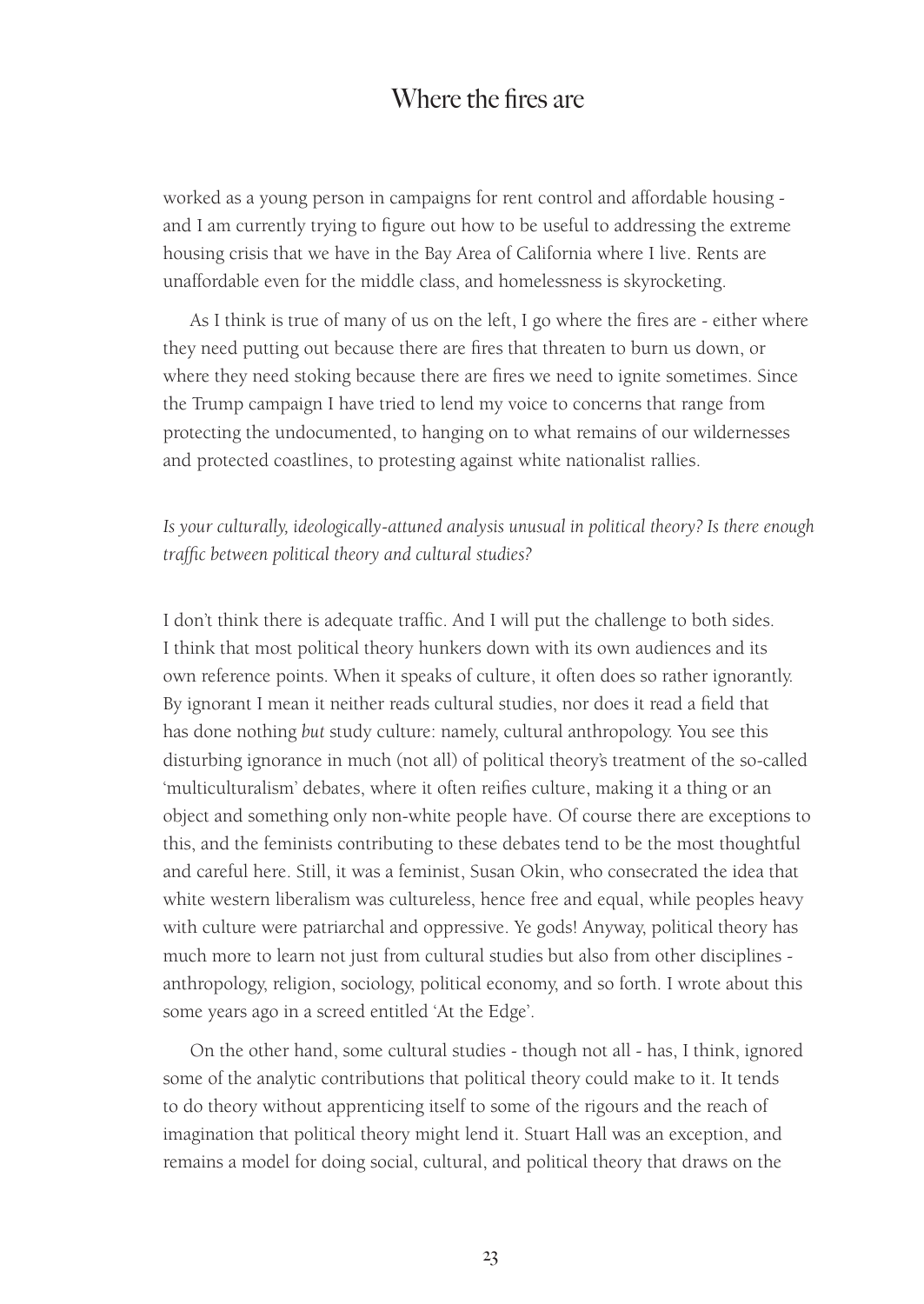literatures of those fields as well as psychoanalysis, political economy, semiotics, and an attention to discourse. This range wasn't just the result of being so damned smart and well-read. Rather, he was *open.* Every time I go back and read him, I am struck by his intellectual *openness* to the disciplines and sources that could shape and inform his work without ever claiming it. Of course, this is difficult - it's the demeanour of a rare and mature thinker. I also happen to have studied with a political theorist, Sheldon Wolin, who read across history and political economy, literature, philosophy, political science and theories of language. This palette allowed him to think in bigger ways about the problems of democracy - and what he called 'the political' - than our discipline normally affords. Hall and Wolin are giants. But for this very reason, it behooves us all to go back and read them again and again. Not just for what they said, but for how they *do* it. That's how we learn to be big thinkers, by reading and studying big thinkers.

#### *Could you also say something about the traffic between your writing, its dissemination though journalism, and activism? Are you, for instance, doing more journalism than you used to?*

I'm writing differently than I used to. I used to write for academics. I think I do that less and less. It's not that I am not interested in having conversations with scholars, and certainly I still understand myself as a scholar, but I am more interested in being pedagogical with an interested, educated public. By educated I don't mean elite; I just mean 'educated' in the sense that they want to *learn* something - they know enough to know what they want to learn. So *Undoing the Demos* was written to a wider world than simply academics. And in fact, I mostly hear from non-academics who are reading it. Some of the other things I am writing right now have that same quality. It's always a bit of a tension for me, because I am still very drawn by going deep down into a text and having all of the excitement and pleasures that come from a close reading or a careful genealogy or an exceptionally complex formulation or a question that is unanswerable. *And*, I think understanding this world requires reading it closely, tracing its genealogies, appreciating its complexities and standing mute before its confusing predicaments. However, that doesn't go down so well in a journalistic sound-bite, or even an interview like this, let alone Twitter. And while some people still read books, one cannot count on books as a medium for ideas and political criticism today.